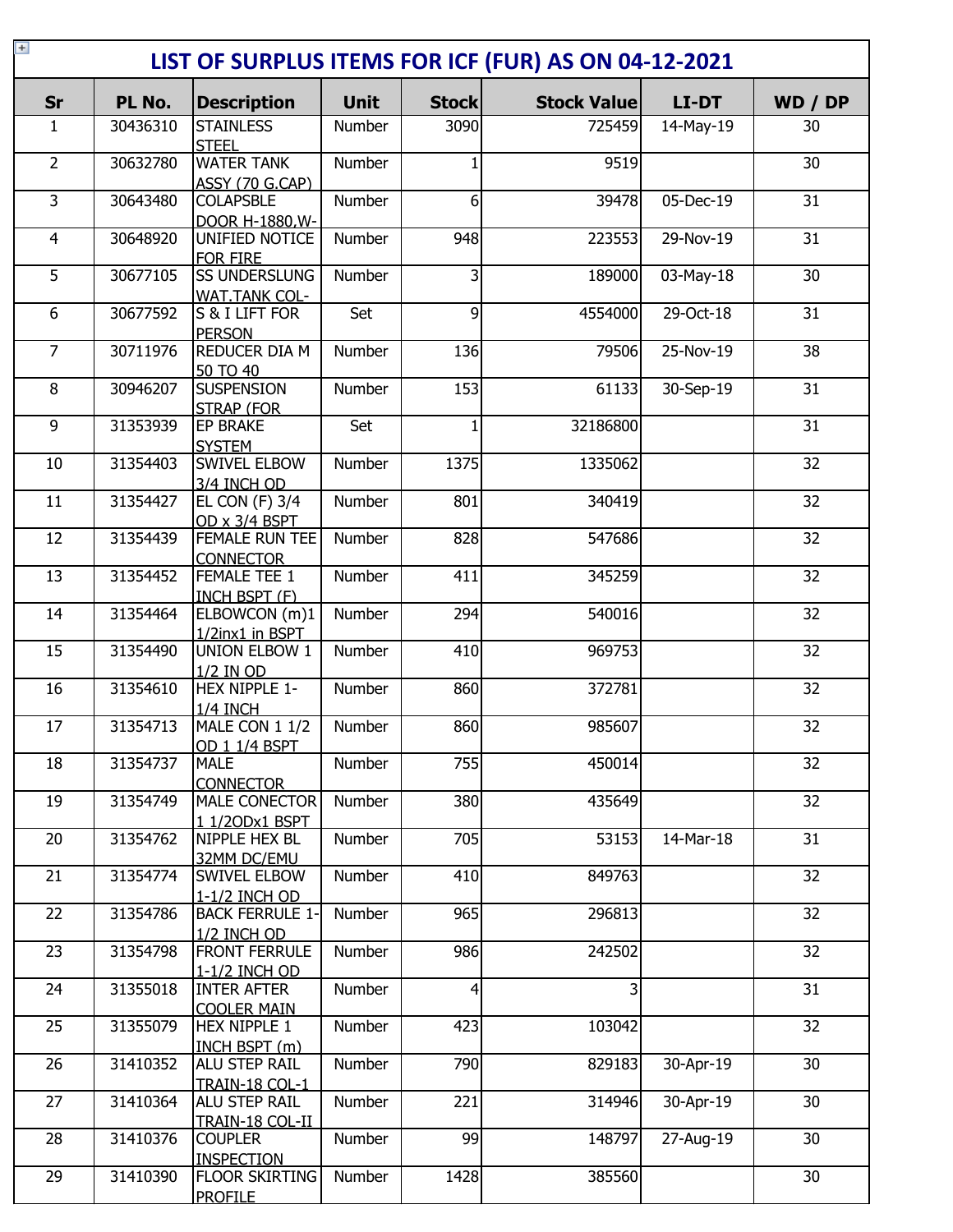| 30 | 31420187 | FRP SIDE WALL                                  | Set    | س              | 804030   | 11-May-17    | 30 |
|----|----------|------------------------------------------------|--------|----------------|----------|--------------|----|
|    |          | & END WALL                                     |        |                |          |              |    |
| 31 | 31421039 | ALUMINIUM                                      | Number | 288            | 137664   |              | 30 |
| 32 | 31430417 | <b>EXTRUSION</b><br><b>S&amp;I S.S TUBULAR</b> | Number | 29             | 444300   | 20-Sep-19    | 30 |
|    |          | PARTI (2SEATER                                 |        |                |          |              |    |
| 33 | 31430545 | <b>S&amp;I SS PANELS</b>                       | Set    | $\overline{3}$ | 452286   | 16-Mar-18    | 30 |
|    |          | <b>WITH</b>                                    |        |                |          |              |    |
| 34 | 31437151 | <b>SS TUBULAR</b>                              | Number | 17             | 251830   | 22-Jul-19    | 30 |
|    |          | PARTI <sub>(2</sub>                            |        |                |          |              |    |
| 35 | 31437217 | FRP CLADDING<br>FOR tRAIN 18                   | Set    | 10             | 1379101  | 10-Dec-18    | 30 |
| 36 | 31440629 | AC ducting for                                 | Set    | $\mathbf{1}$   | 1000567  | 29-Apr-19    | 30 |
|    |          | MC/NDTC-T-18                                   |        |                |          |              |    |
| 37 | 31440757 | S& I OF C/W                                    | Set    | 16             | 395168   |              | 31 |
|    |          | <b>PANTO</b>                                   |        |                |          |              |    |
| 38 | 31440770 | S&I OF AC DUCT                                 | Set    | $\overline{4}$ | 914364   |              | 30 |
| 39 | 31540752 | <b>FOR</b><br><b>S&amp;I OF OUTER</b>          | Number | 220            | 905504   | 04-Apr-19    | 30 |
|    |          | <b>GLASS AGGT FOR</b>                          |        |                |          |              |    |
| 40 | 31560295 | <b>CUBICLE DOOR</b>                            | Number | 213            | 4962399  | 04-Jan-19    | 30 |
|    |          | ASSY-EMU/US                                    |        |                |          |              |    |
| 41 | 31560313 | <b>CUBICLE DOOR</b>                            | Number | 254            | 4869927  | 10-Oct-19    | 30 |
|    |          | <b>ASSY CPL</b>                                |        |                |          |              |    |
| 42 | 31618248 | 3-SEATER -SIN-                                 | Number | 8 <sup>1</sup> | 159192   | 05-Dec-19    | 34 |
|    |          | FOR MC71361002                                 |        | $\overline{7}$ |          |              |    |
| 43 | 31618261 | Seats for CC-T-18                              | Set    |                | 34766159 | $23$ -May-19 | 30 |
| 44 | 31620711 | Luggage Rack for                               | Set    | $\mathbf{1}$   | 1040000  | 16-May-19    | 30 |
|    |          | <b>CC T-18</b>                                 |        |                |          |              |    |
| 45 | 31620735 | S&I OF LUGG                                    | Set    | 86             | 9369700  | 30-Jan-19    | 34 |
|    |          | <b>RACK MODULE</b>                             |        |                |          |              |    |
| 46 | 31647315 | <b>S&amp;I OF HAND</b>                         | Set    | $\mathbf{1}$   | 182718   | 15-Nov-19    | 30 |
| 47 | 31647893 | <b>HOLDS FOR</b><br><b>S&amp;I SS</b>          | Number | 115            | 1086998  | 22-Jun-18    | 30 |
|    |          | <b>DOORWAY HH</b>                              |        |                |          |              |    |
| 48 | 31647960 | $C/S$ OF F & C                                 | Set    | $\overline{2}$ | 148882   | 16-May-19    | 31 |
|    |          | TABLE-TR-18                                    |        |                |          |              |    |
| 49 | 31648010 | 1C- SET LAYOUT                                 | Set    | 22             | 100190   | 09-Apr-19    | 30 |
|    |          | OF NOTICE T-18                                 |        |                |          |              |    |
| 50 | 31648046 | 1C/S OF LAYOUT                                 | Set    | 12             | 67744    | 09-Apr-19    | 30 |
| 51 | 31648095 | OF NOTICES T-<br><b>ENT HAND RAIL</b>          | Set    | $\mathbf{1}$   | 130581   | 18-Mar-19    | 31 |
|    |          | FOR DTC T-18                                   |        |                |          |              |    |
| 52 | 31648198 | D/W H HOLD -                                   | Set    | 18             | 1684800  | 09-Jan-19    | 31 |
|    |          | AC ACEMU US                                    |        |                |          |              |    |
| 53 | 31648216 | D/W H HOLD -                                   | Set    | 5 <sup>1</sup> | 463500   | 26-Dec-18    | 31 |
|    |          | <b>AC ACEMU US</b>                             |        |                |          |              |    |
| 54 | 31711509 | <b>CABL TRAYS FOR</b>                          | Set    | $\overline{5}$ | 1832063  | 20-Jun-19    | 39 |
| 55 | 31711534 | SWAP DMC-S&I                                   | Set    | 22             | 1532784  | 19-Jun-19    | 39 |
|    |          | <b>CABLE TRAYS</b><br><b>FOR SWAP</b>          |        |                |          |              |    |
| 56 | 31756396 | <b>INTR VEHICLE</b>                            | Number | 67             | 55316    |              | 39 |
|    |          | <b>COUPLR PLUG"E"</b>                          |        |                |          |              |    |
| 57 | 31759180 | PUMP CONTROL                                   | Number | 55             | 682050   | 22-Feb-19    | 35 |
|    |          | <b>ASSEMBLY FOR</b>                            |        |                |          |              |    |
| 58 | 31760727 | <b>ELECT CABLE</b>                             | Set    | $\overline{3}$ | 13631895 | 12-Jan-19    | 39 |
| 59 | 31760739 | <b>TRAYS EMU US</b>                            |        | 24             |          |              | 39 |
|    |          | <b>S&amp;I CABLE</b><br><b>TRAYS ROOF</b>      | Set    |                | 1508034  | 29-Nov-18    |    |
| 60 | 31902339 | Roof switch                                    | Number | 5 <sup>1</sup> | 2160240  | 01-Apr-19    | 35 |
|    |          | RS25.10D Train                                 |        |                |          |              |    |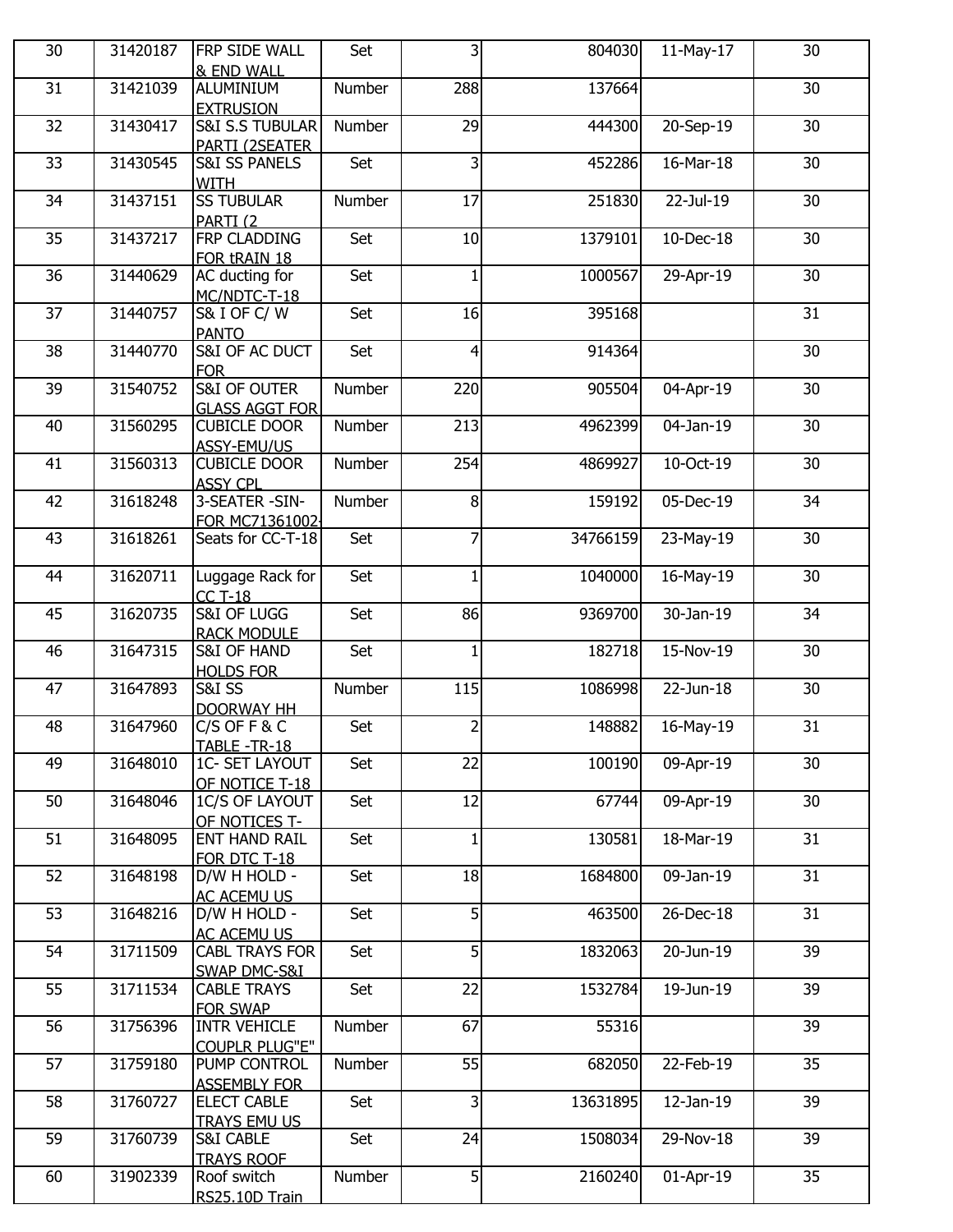| 61 | 31902340 | <b>MOBILE</b><br><b>CONNECTOR</b>                  | Number    | 5                | 69087    | 19-Mar-19 | 35              |
|----|----------|----------------------------------------------------|-----------|------------------|----------|-----------|-----------------|
| 62 | 31902406 | <b>PLATE</b>                                       | Number    | 591              | 235277   | 20-Sep-19 | 31              |
| 63 | 31902881 | 5X340X460 FOR<br>ONE C/S SET OF                    | Set       | $6 \overline{6}$ | 1182143  |           | 33              |
| 64 | 33515281 | <b>DRIVERCAB</b><br><b>SET STR BT FRP</b>          | Set       | 130              | 525200   |           | 33              |
| 65 | 33518567 | TRAY/COVER-<br><b>FRAME</b>                        | Number    | 105              | 922189   |           | 31              |
| 66 | 33534846 | <b>COMPLETE FRO</b><br><b>TRANSVERSE</b>           | Number    | 80               | 203033   | 16-Apr-19 | 34              |
| 67 | 33539844 | <b>SEAT FRA</b><br><b>SIKA BACKING</b><br>DIA 20MM | Number    | 2138             | 6157440  |           | 38              |
| 68 | 33539881 | ONE C/S OF<br><b>CHAIR PILLAR</b>                  | Set       | 141              | 10328673 | 25-Jul-19 | 30              |
| 69 | 33547580 | ALU EXTRUSION<br>3 MTRS RCF                        | Metre     | 1559             | 203591   |           | 30              |
| 70 | 33550530 | <b>UNF ALU</b><br><b>EXTRUDED</b>                  | Number    | 4423.6           | 630172   | 15-Mar-18 | 30              |
| 71 | 33567670 | <b>COVERING FOR</b><br><b>KNORR PULL</b>           | Number    | 225              | 22275    |           | $\overline{31}$ |
| 72 | 33568273 | <b>ALU ANGLE</b><br><b>MOULD 3.15</b>              | Kilograms | 101.454          | 21898    |           | 30              |
| 73 | 33571405 | <b>SET OF PIPES</b><br>FOR LHB EOG                 | Set       | 12               | 47883    |           | 38              |
| 74 | 33593000 | <b>UNF BRACKET</b><br><b>FOR CEILING</b>           | Number    | 1298             | 64731    | 13-Jul-17 | 31              |
| 75 | 33594946 | UNF DEFLECTOR<br><b>ASSLY</b>                      | Number    | 339              | 1101850  | 17-Jul-19 | 30              |
| 76 | 33599725 | <b>ATTACHMENT</b><br><b>WALL COMPLETE</b>          | Number    | 58               | 260420   |           | 30              |
| 77 | 33616917 | <b>CHAIR ANGLE</b><br><b>COMP LHB</b>              | Number    | 276              | 483000   |           | 31              |
| 78 | 33619086 | <b>LIGHT WEIGHT</b><br><b>SEATS AND</b>            | Set       | 1                | 1149000  |           | 34              |
| 79 | 33619943 | <b>CLOSING PIECE</b><br>LGS/EOG                    | Set       | 1358             | 692580   |           | 30              |
| 80 | 33629432 | <b>RMPU DRAIN</b><br>ARRANGEMENT/L                 | Set       | 750              | 4275000  |           | 38              |
| 81 | 33640269 | <b>SOCKET FOR</b><br>PANTRY 10/16A,                | Set       | 25               | 9322     |           | 35              |
| 82 | 33644822 | S&I OF<br><b>LUGGAGE RACK</b>                      | Set       | 5                | 2436234  | 04-Oct-19 | 30              |
| 83 | 33769722 | <b>RMPU WITH</b><br><b>REVERSE CYCLE-</b>          | Set       | $\mathbf{1}$     | 2435761  | 22-Aug-19 | 39              |
| 84 | 33830265 | FLEET GRAPHIC<br><b>FILM LWACCN</b>                | Set       | 11               | 1150264  | 25-Sep-19 | 38              |
| 85 | 33839918 | S&I OF FLEET<br><b>GRAPHIC FOR</b>                 | Set       | 55               | 1957326  | 23-Oct-19 | 38              |
| 86 | 33839967 | FLEET GRAPHIC<br>FILM LWSCZAC                      | Set       | 5                | 576606   | 25-Jul-19 | 38              |
| 87 | 33879904 | SET OF<br><b>DIFFUSERS FOR</b>                     | Set       | 15               | 855000   |           | 35              |
| 88 | 33997007 | <b>BLOWER SINGLE</b><br><b>INLET WITH</b>          | Number    | $\overline{2}$   | 19616    |           | 35              |
| 89 | 36900357 | <b>GRILL ASSEMBLY</b><br>DRG.MRB/DMC-9-            | Number    | 855              | 3180458  | 05-Jul-19 | 30              |
| 90 | 45014346 | FRP SMC MOULD<br><b>FUSE DISTRIB</b>               | Number    | 417              | 37403    |           | 35              |
| 91 | 45177764 | UNF SMF LEAD<br><b>ACID BATTERY</b>                | Set       | 5 <sup>1</sup>   | 3700182  | 22-Dec-18 | 35              |